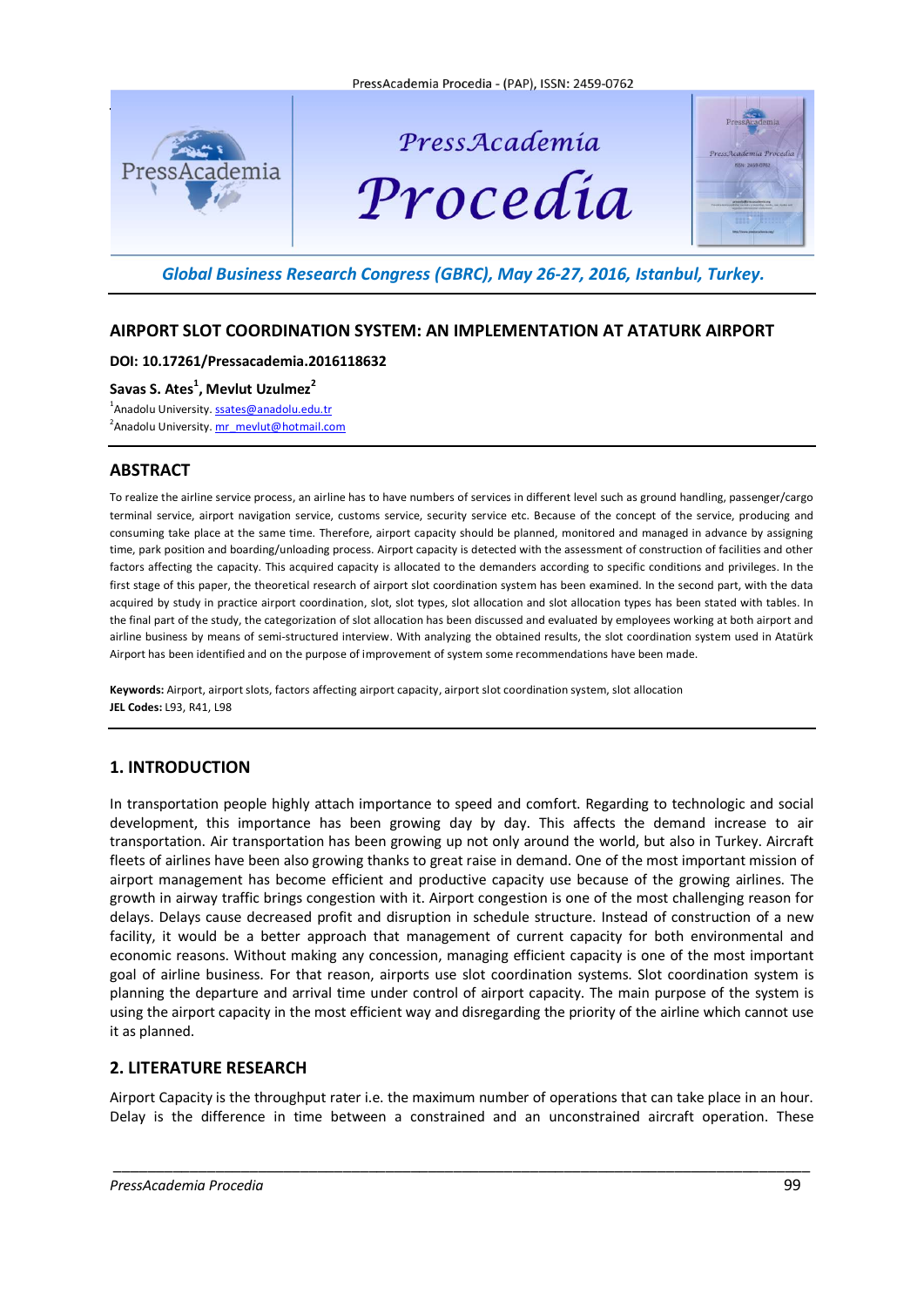definitions take into account that delays occur because of simultaneous demands on the facility. The acceptable level of delay will vary from airport to Airport (FAA, 2016). The throughput method for calculating airport capacity and average delay per aircraft is derived from computer models used by the Federal Aviation Administration (FAA) to analyze airport capacity and reduce aircraft delay. Calculations of hourly capacity are needed to determine average delay. Since airport and airport component hourly capacities vary throughout the day due to variations in runway use, aircraft mix, ATC rules, etc., a number of calculations may be needed (FAA, 2016).

Runway capacity of an airport is not the same all the time. Capacity may vary depending on physical and functional factors such as airport, airspace geometry, air traffic inspection rules, meteorological conditions and aircraft. (Wells & Young, 2004)

The factors causing delay and reducing the capacity can be gathered together under 4 main title (Kıyıldı, 2005) :

- Airside terminal capacity
- Air area capacity
- Ground transportation capacity
- Passenger terminal capacity.

Airside facilities are runway, taxiway, apron and gates (Wells & Young, 2004). Because of any action in any airside facility affects the other component of capacity, general airside capacity will be specified with the most restricted part (Horonjeff, McKelvey, Sproule, & Young, 2010). Growing demand on air transportation has caused creation of new low cost carriers and enlarging the fleet, so that air way capacity had to face with congestion. Inadequate capacity of airspace is one of the main reason of congestion in airways (Kıyıldı, 2005). Airports are one of the most crowded places which have both passenger and cargo traffic. Airport connection ways face serious capacity problems. Type, size and function of terminal building affect annual passenger capacity (Wells & Young, 2004).

To allocate the airport capacity, a coordination action whose environment, methods and principles are set is needed. Coordinator can be an individual as well as company. There is a Center Committee to inspect and improve the coordination center and functions (Cengiz, 2012). Airport coordination has to keep the capacity under control regarded to WSG(Worldwide Slot Guidelines). Coordination aim to provide operation which is adequate the limited capacity to both airlines and other aircraft operators. It also tries to maximize the efficient use of airport infrastructure. Coordination should be regarded as a temporary solution till a new permanent method is improved to avoid the congestion (IATA, 2015).

Slot is given allocation of time period from the capacity (such as runway, park position, terminal area) to airlines. In another saying, to optimize the use of busy airport, sharing traffic to each day of week and each hour of a day as fair as they can (Özkoçak, 2015). Goal of European frame is to provide the maximum and most efficient capacity use in very competitive airports (EEC, 2015). Airport slot is a limited or complete facility permission to take-off or land given by coordinator in level 3 airports to aircraft operators (IATA, 2015). Aircraft operator should not be operating out of given slot time. Slot time should match with both passenger ticket and calculated take-off time. Operators should act according to slot time precisely. The permission approved from ATC cannot exceed the period of airport slots. Airport slot is defined and calculated not take-off/landing time but on/off clock time (Airport Coordination Limited, 2013). If the airport's slot demand exceeds the supply, this airport is considered as a "capacity-limited airport", in this point, slot allocation takes over the coordination. This congestion (time that demand exceeds supply) may be a specific time period of a day or specific day of a week or even seasons of a year (ICAO, 2013). Technically, slot allocation – especially in the congested airportsrefers to a permission that is taken from administration in advance to make use of infrastructural facilities of an airport. This term is legally based on Chicago Convention. Regulation of European Union number 793/2004 and different 95/93 regulation are directly related with airport slot allocation. Under the frame of regulation of EU, the latest regulation number 1459/2006 and slot allocation rules into temporary exception has been dispatched. In regulation "slot allocation" subject is specified under the slot application instruction in head of DHMİ. After an airport slot has been allocation to aircraft operator, they can operate national and international flight rights based on regulations (Cengiz, 2012).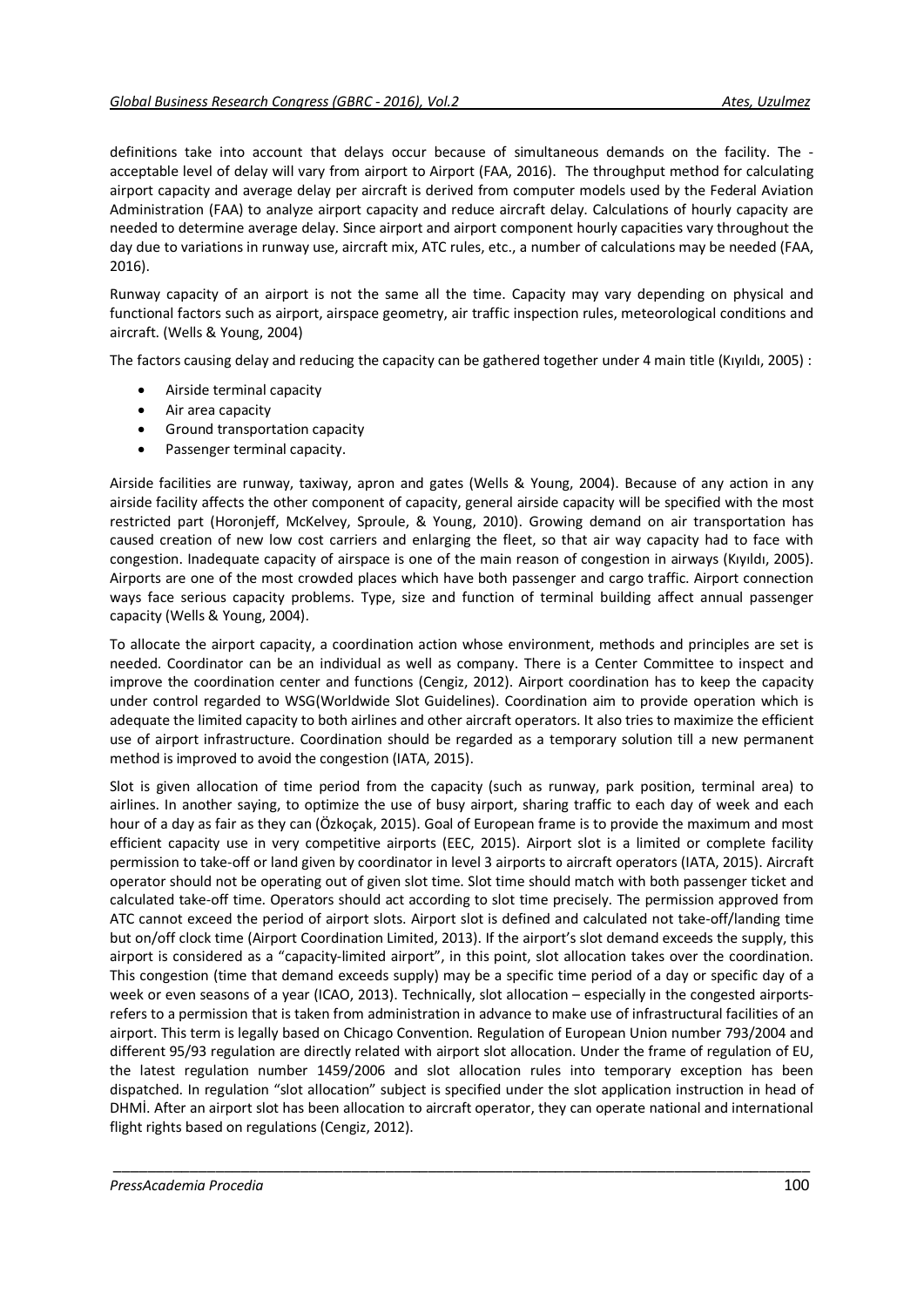Nowadays, one of the most challenging problem which air committees face is regulation the slot allocation to avoid the congestion at huge airports. For that reason, academically and technically lots of model has been suggested. Successful airport slot allocation system has to achieve two things at the same time: increasing capacity to vanish the effect of problem and provide the highest quality for all users of airport (Cohen & Odini, 1985).

Slot allocation approaches under two titles:

- Administrative Approaches
	- o Historically-based (or "current-use-based") allocation
	- o Allocation on the basis of optimization
	- o Allocation by lottery
	- o Scheduling committees
- **Auctions**

# **3. DATA AND METHODOLOGY**

Main objective of this study is to evaluate the importance of slot coordination for both airlines and airports. As a result of this study, it is hoped that this study may help a way as a solution for the situation which causes potential capacity problems. At the theory part, national and international manuals, previously written doctoral and master's thesis and number of essay related to topic have been examined. In addition to that, "IATA-Worldwide Slot Guidelines" which is used for both airport and airlines as a resource to create their manual and "SHT-Slot Tahsis Talimatı" which is published by SHGM have been examined. This study has been implemented at İstanbul Atatürk Airport and one airline because of the time and cost limits. The names of airline and people have been coded because of the fact that they do not want to share. Implementation has been made by semistructured interview. In the light of answers, we have got, new questions have been added and some of them have been changed.

## **4. FINDINGS AND DISCUSSIONS**

## *Demographic structure of attendants*

Employee who is working for airport slot coordination has been coded as H1. H1 is 55 years old and working for this job for 31 years.

Employee who is working for Airline Company has been coded as H2. H2 is 45 years old and working in airline sector for 23 years.

## *Identification of daily, weekly and seasonal capacity in Atatürk Airport*

According to H1, there is no annual and monthly capacity. Slot capacities are seasonal and each one has been calculated individually. Moreover, VFR flights are out of slot coordination system. After the capacity has been declared, slot allocation will take place. According to H1, slot capacity is measured by three criteria.

- Number of slot based take-off and landing,
- Hourly terminal capacity, (generally measured by B737 [150 passengers average])
- Park place criteria

Results related to function of slot coordination are:

- Finding bottleneck after the combination of three criteria above.
- This value identifies the hourly capacity.
- After capacity is pointed out every unit will be informed.
- Capacity will be allocated from scheduled airlines to charter.

If there is any gap in capacity, rest of slot will be allocated to unscheduled and charter airlines.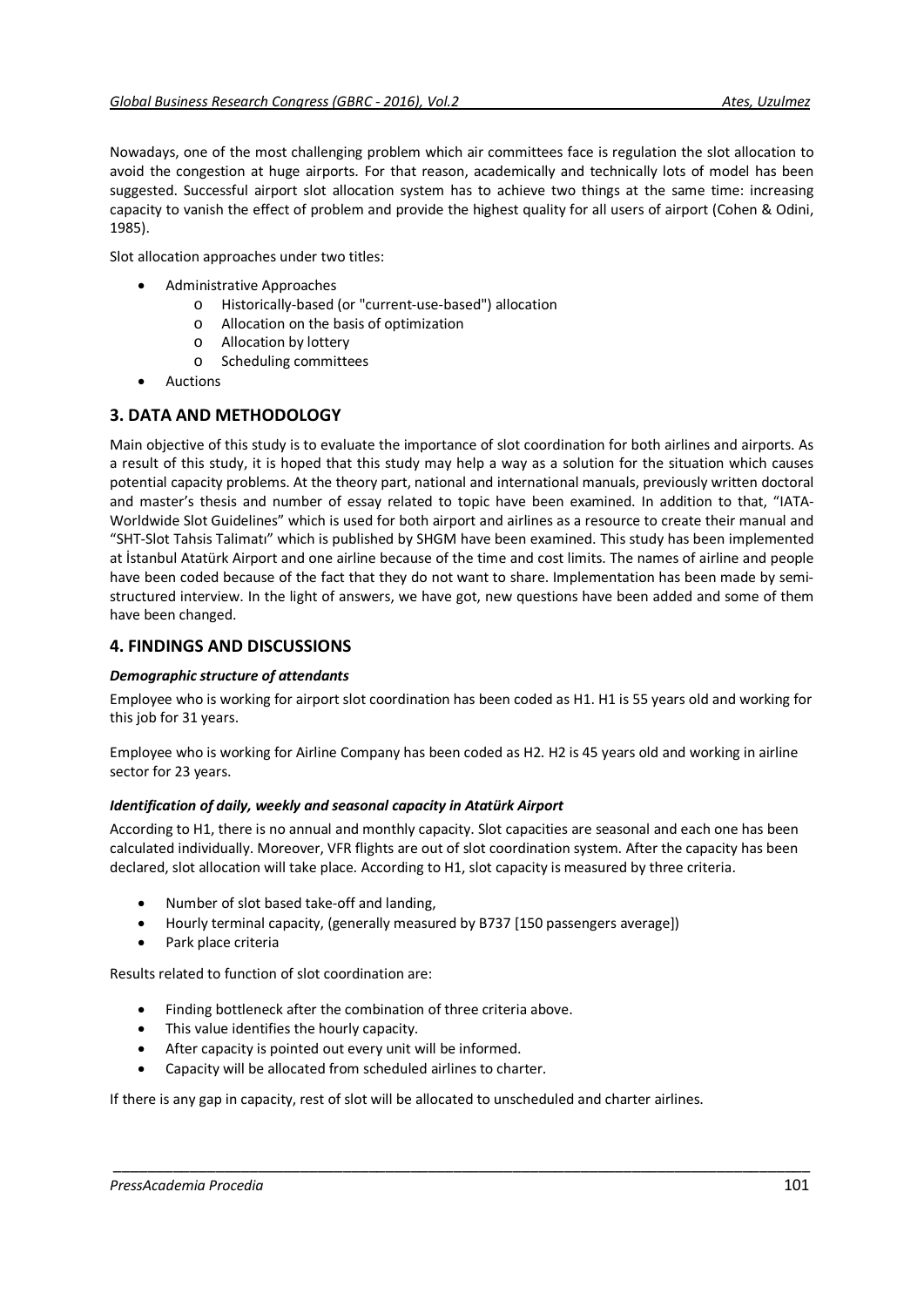Assessment of slot allocation approaches from the point of airport authority are:

- Equity and authority attitude in slot allocation (H1): IATA rules are in use in slot allocation. Airport slot is under control of government as soon as it is taken. After they arranged bilateral agreements, civil aviation authority allocates available slots to airlines in particular to flag carriers. Especially flag carriers have privilege because of grandfather rights they had.
- Loser and winner of current system (H1): Winning or losing are rather related to the rules. In valid system, the winner is the one who once got the slot and uses it every season at the higher limit of specified which is 80%. If an airline cannot use its slot more than 20%, the slot directly goes to the slotpool and airline loses its privilege for the next season.
- Auction approach in slot allocation (H1): In current system Atatürk Airport does not have this approach. There are some difficulties to let this approach take place in this airport. Auction approach is based on completely economic thought. Especially if there is few or only one airport available, this may lead monopolism.

Commercial interests should be at second place otherwise there will be deviation from real purpose. Just because airports are highly strategic points and have potentially huge amount of income, giving more share than necessary to other countries or airlines may not be wise choice at all.

## *Factors affecting slot coordination system*

Sorting in slot coordination is set as "slot – permi – plan ". After getting a slot from airport, permi needs to be taken by bilateral agreements. After these two are done, flight plan should be sent to necessary units. This flight plan goes directly to the EUROCONTROL. EUROCONTROL takes all of these plans and put in an order according to CTOT (calculated take off time). If there is no problem with matching CTOT and airport slots, plan will be set as scheduled.

Slot coordination and monitoring according to airport operator are:

- Factors affecting coordination office (H1): Aerodrome NOTAM's, meteorological conditions, information from ATC, SNOWTAM, accident/incident, VIP flights.
- Slot monitoring (H1): After airport has got flight data process, information will be sent to the slot office. FIC(Flight information center) matches the capacity and flight plans. In case of any discrepancy, offer new plan or change. If there is no problem, all information will be shared with ATC, en-route control etc.
- Slot monitoring and development of coordination system (H1): To improve monitoring and coordination, international effect which is nature of sector should be decreased into minimum levels. Because of high level of crowd, possible dangers which may affect safety should be calculated and decreased. To improve slot coordination in order to meet the need of demanders, safety should be taken into consideration first.

To monitor slot coordination, lots of information technology systems are integrated. Two important subjects in slot coordination are:

- **Safety**
- Flow management

A safe coordination system which meets airline needs should grow continually. It is quite fair to reach the conclusion that economic interest is the second priority in Atatürk Airport.

## *Slot coordination activities with regard to airlines*

According to H2, slot coordination system is one of the most important thing in survival of an airline. Each airline wants to create a pick hour according to their schedule. If it is the one which uses hub-and-spoke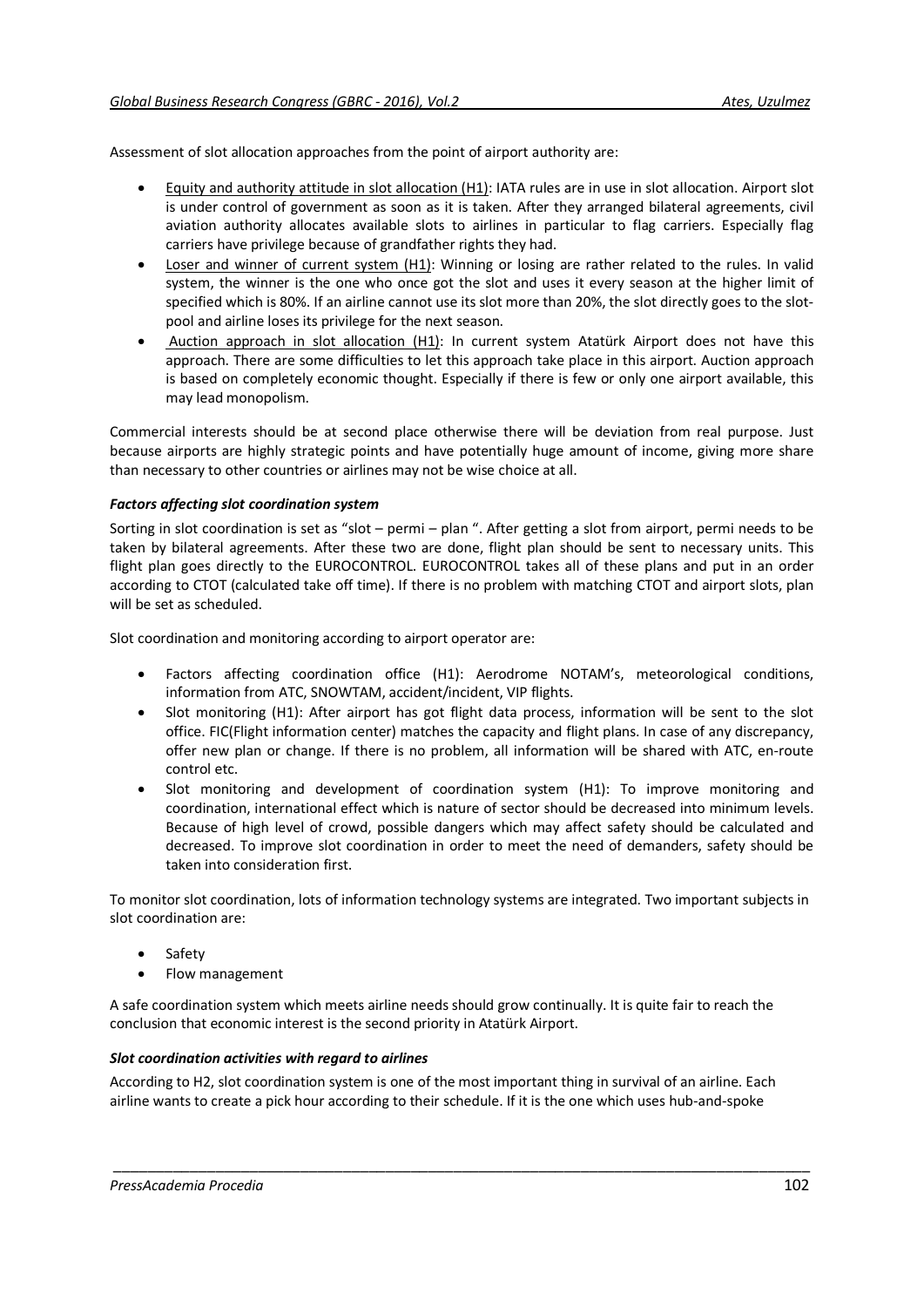system, they want to adapt different flight wave to hub and spoke their passengers. If an airline cannot reach this achievement, it can lose their passengers.

Slot demand from the point of airline companies are:

- Getting a slot from the point of airline (H2): Airlines have to find necessary slot related to their schedule in order to follow their politics and grow their company. Capacity of airport may not allow airline to get accurate slot every time as they planned.
- Alternative slots (H2): If airline has undesirable slot for desirable destination, demand should be analyzed again and if demand is still high the slot should be utilized. If the demand is low profitability of slot should be checked and related policies should be carried out. These policies are accepting the lack of frequency increase or giving up profit for a while till they get enough demand again.
- Effect of Marketing structure of airline to alternative slot (H2): If airline is monopoly in chosen destination, in other words, there is no other airline flying to that point, demand will not be affected.

Getting accurate slot for airlines is quite challenging because of the occupancy rate. If an airline cannot find desirable slot for their destinations, those questions should be asked:

- Slot at different hours will reach my targeted occupancy rate?
- Are we monopoly in destination that we ask slot for?

## *Effect of slot coordination to airlines' preferences*

Slot coordination affects airlines especially for choosing route and its sustainability. Because of limited slot, we learnt that it should be used as sufficient as they can with choosing adequate aircraft and capacity research. While cancellation and delay in slot, airlines should draw attention to those they do not want to lose.

Importance of Slots for airlines and decision of slot cancellation and delays are:

- Most desired slots (H2): Firstly, the most profitable route should be decided. Especially when a slot is economically profitable, there are lots of competitors trying to get it. That is why, after controlling the slot with your scheduled, airlines demand the slot to maximize their profits.
- Slots which is not used as demanded as it is (H2): If an airline uses the taken slot more than 80%, it gets privilege to take it for the next season. If they cannot meet this limit, airlines both get punishment for delay in actual operation and lose privilege to get the slot.
- Effect of slot on delay and cancel (H2): Some slots –just because they have precious strategic opportunity- are more important than others. Airlines try not to cancel and lose these slots. In a situation such as meteorological, slot congestion etc. airlines cannot extend their web. However, airline can decide which slot should be on-time or delayed.
- Slot preference in cargo flights (H2): Cargo flights is used to transport different kind of goods. They are dispatched in of-pick hours. Despite the fact that cargo flights can wait, some cargo flights are connected as well as passenger flights. For that reason, they can also be operated in rush hours.
- Effect of scheduled and charter flights on slot demand (H2): There is a close relationship between slot demands and customer profile. If passenger wants to be the place he wanted to fly on time, airline should manage this need. This situation directly affects the slot request. After calculation the cost and requesting an off-pick slot is for charter operators. Just as their way service, charter flight costumers also vary depending on cost.

# **6. CONCLUSION AND RECOMMENDATIONS**

Slot coordination is generally one of the most important point for airlines. It is quite fair to look the slot coordination on behalf of both airlines and airport.

In terms of airport, an attitude which is based upon equality principle needs should be in force. In a current system in Atatürk Airport there is no auction approach. Getting this approach into a current system may cause